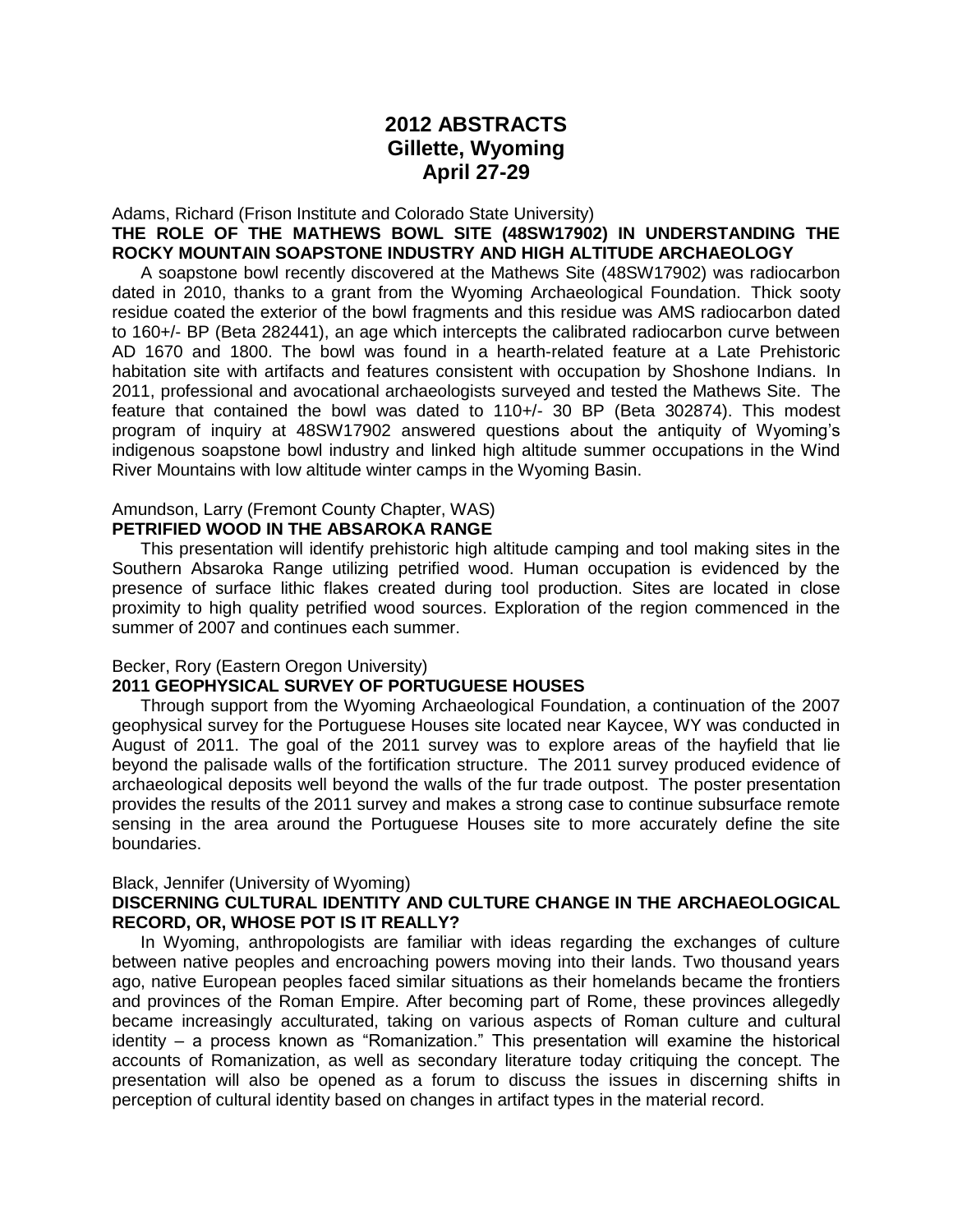#### Blewer, Mac (University of Wyoming)

## **THE BARRACKS OF HEART MOUNTAIN: VANISHING STRUCTURES OF A CONTESTED LANDSCAPE**

 At the height of WW II, Heart Mountain (WY) Internment Camp held over 10,000 Japanese-American prisoners. After the war, the Camp's barracks were sold and used by homesteaders, mostly veterans, as residences and ranch structures. To some, the barracks and Heart Mountain proper represent the hardships and extreme injustice of wartime internment while to others they symbolize the pride and optimism of post-war settlement. This talk is based on field research (2010-11) – photographs, interviews and documentation of existing barracks – and is supported by a larger project on the contemporary Heart Mountain landscape sponsored by the American Studies Department of the University of Wyoming.

#### Brow, Gale (University of Wyoming)

### **STATE EXPERIMENTAL RESEARCH ROOT CELLAR AT THE SINKS CANYON**

 In the continuing survey and historical research of this site, this year's focus was on the root cellar. The center's staff wants to reconstruct this structure after all the archaeological and historical data are ascertained. Information on this particular structure has been limited. Location of the structure has been well guarded by the natural setting and this year a survey of the structure was undertaken producing more questions, as well as interesting findings. How old is it, what research was undertaken in this structure and how long was it in service? Historical research was conducted to help answer some of these questions.

#### Copp-LaRocque, Claran (University of Wyoming)

#### **GRANDMOTHER'S HEIRLOOMS OR THE WEALTH OF THE NOUVEAU RICHE?**

 In the late 1990s, a young woman's burial was found south of Jackson Hole. In the grave with her were a couple of scraps of velvet, some embroidered silk loops, and over two hundred elk tooth beads. As these teeth represent at least one hundred individual elk, this is a significant amount of wealth for a 14-16 year old girl. In addition, there are relatively few known kill sites with significant elk remains. Were these two hundred plus teeth collected over many generations and passed down through the family, or were they collected during a single lifetime? An analysis of the wear within the drilled hole of each tooth may hold the key to understanding the value of these artifacts.

#### Crawford, Jesi (Central Wyoming College)

#### **48FR1270 PACIFIC SPRINGS STATION**

 The large complex of historic and prehistoric sites at Pacific Springs is located just west of South Pass summit where the Oregon Trail crosses the Continental Divide. This area was called the Gateway to the West and enabled the United States to annex the Pacific watershed. Thus, the United States attained continental proportions. Pacific Springs became nationally significant after two proper, young missionary women crossed the Divide en route to Oregon in 1836 and thereby catalyzed the Great Migration. Yet Pacific Springs is remembered regionally for its whiskey and wild women. Never previously recorded, the Wyoming SHPO suggested this trading post, Pony Express, telegraph and stage-station as a Central Wyoming College field school project for the 2011 season.

#### Freeland, Nick (University of Wyoming)

# **SOUTHSIDER SHELTER (48BH364): A PROPERTY OF LOCAL SIGNIFICANCE IN THE BIGHORN MOUNTAINS**

 Southsider Shelter (48BH364) is being nominated to the National Register of Historic Places under criterion D, at the local level of significance. Initial excavations in 1976 revealed well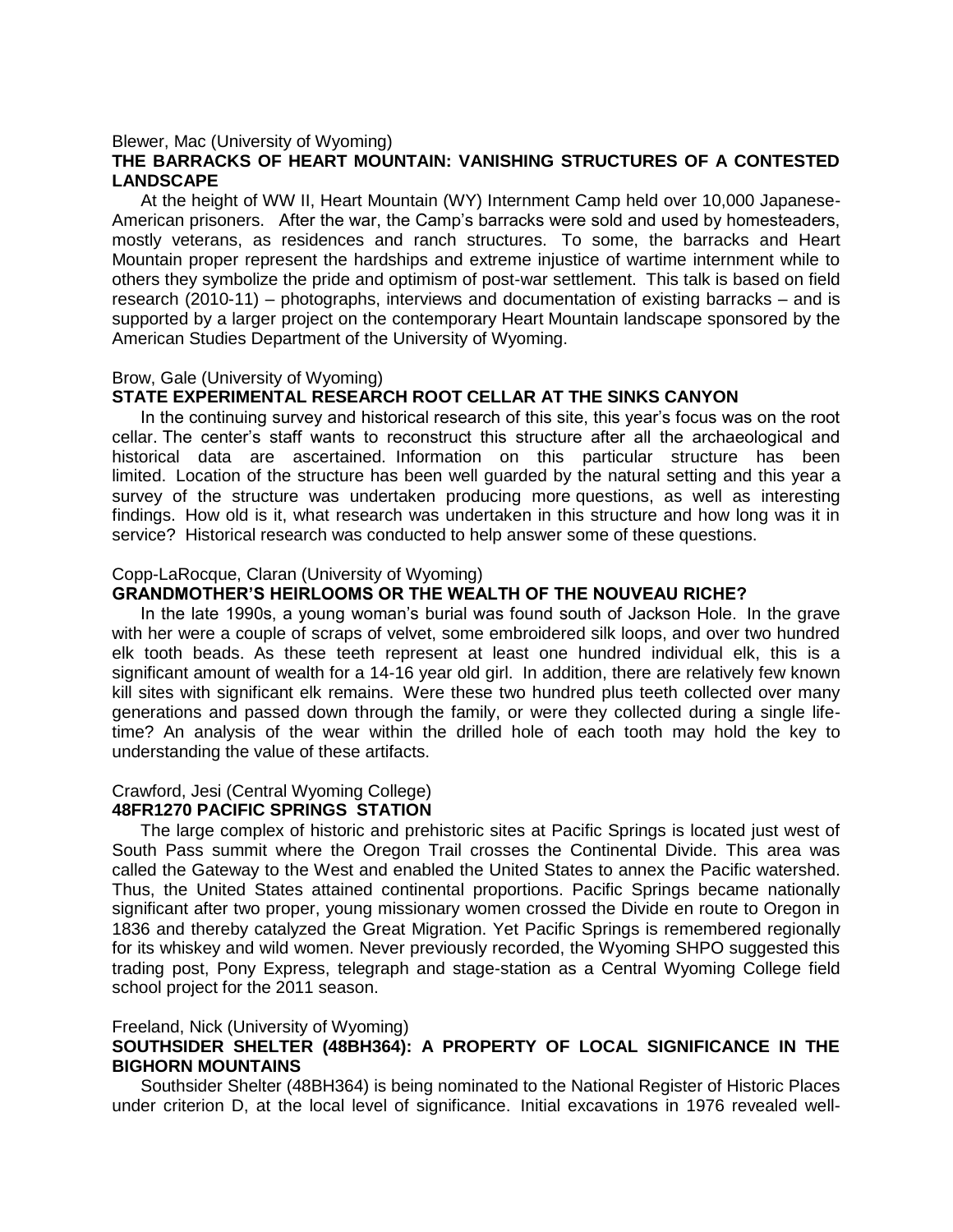stratified deposits demonstrating occupation spanning the Late Paleoindian to Late Plains Archaic periods. Southsider has been one of many important sites in defining local chronologies and adaptive strategies in the Bighorn Basin. It is argued the remaining deposits at the site have the potential to contribute to understandings of prehistoric behavior and local Holocene climates.

# Grunwald, Allison (University of Wyoming)

# **FRACTURE PATTERNS ON FROZEN AND THAWED CATTLE FEMORA**

 Bone-breakage experiments lead to a better understanding of human subsistence activities. The more we know about the behavior of bone under various conditions, the more objective assessments of bone assemblages can be. The following paper details an experiment of marrow extraction from frozen and thawed cattle bones. The experiment simulated three scenarios that might occur as a result of various subsistence practices. The periosteum and a thin layer of muscle tissue were left intact following the suggestions by Todd et al. (1997) that bones from the Casper bison kill were cracked for marrow with some muscle tissue remaining. Results showed a difference in both fragmentation amount and fracture morphology. All bones exhibited a mix of characteristics generally considered to come from breaking fresh bone, as well as a mix of characteristics from breaking dry bone. The presence and state of the periosteum influenced the amount and type of fragmentation.

## Hayes, Mallory Ann (Central Wyoming College)

## **WORLDS AT WAR: THE PROSPECT MOUNTAIN SITES**

 During the 1860s and 1870s, the Northern Arapahoes sometimes camped on the Prospect Mountains overlooking the Lander Cutoff Trail along the Upper Sweetwater. According to local tradition, though not documented in any known written records, when small wagon trains or lone travelers passed by on the trail, warriors swept down and raided them. The large stone circle sites on the shoulders of the peaks were littered with wagon train plunder into the early 1950s. This paper discusses the results of archaeological survey and metal detecting of these Native American sites and the segment of the Lander Cutoff below, and interprets both as phys-ical remnants of the philosophy of Manifest Destiny and Native resistance.

## Hovendick, William (Central Wyoming College)

## **PROPOSED MODEL FOR QUARRY-RELATED OCCUPATION SITES IN THE SOUTHERN WIND RIVER MOUNTAINS**

 Steatite quarries and lithic sources have been documented on the southern end of the Wind River Mountains. Research in the northern Wind River Mountains has documented highelevation habitation sites in the vicinity of raw material sources. Similar campsites should exist in the southern Wind Rivers. I have seen evidence suggesting this area contains numerous undocumented archaeological sites. This paper refers to quarry and settlement patterns from the northern Wind Rivers, then, based upon known quarries and documented sites at the southern end, proposes likely locations for related campsites.

## Kornfeld, Marcel, Mary Lou Larson, and George C. Frison

# **HELL GAP PROGRESS REPORT, 1980S TO THE FUTURE: COLLECTIONS, FIELD STUDIES, AND SPECIAL EVENTS**

 Hell Gap has played a significant role in Paleoindian studies since the 1960s. The primary purpose of the renewed investigations in the 1980s was to curate and publish the results of the 1960s studies, much of which was still in field bags at the time. Publication required renewed limited field studies that were carried on during the 1990s. Completion of several analyses of the 1960s collections, as well as over 30 years of Paleoindian research, raised questions about the context and formation of the archaeological record at the site. The current project tackles these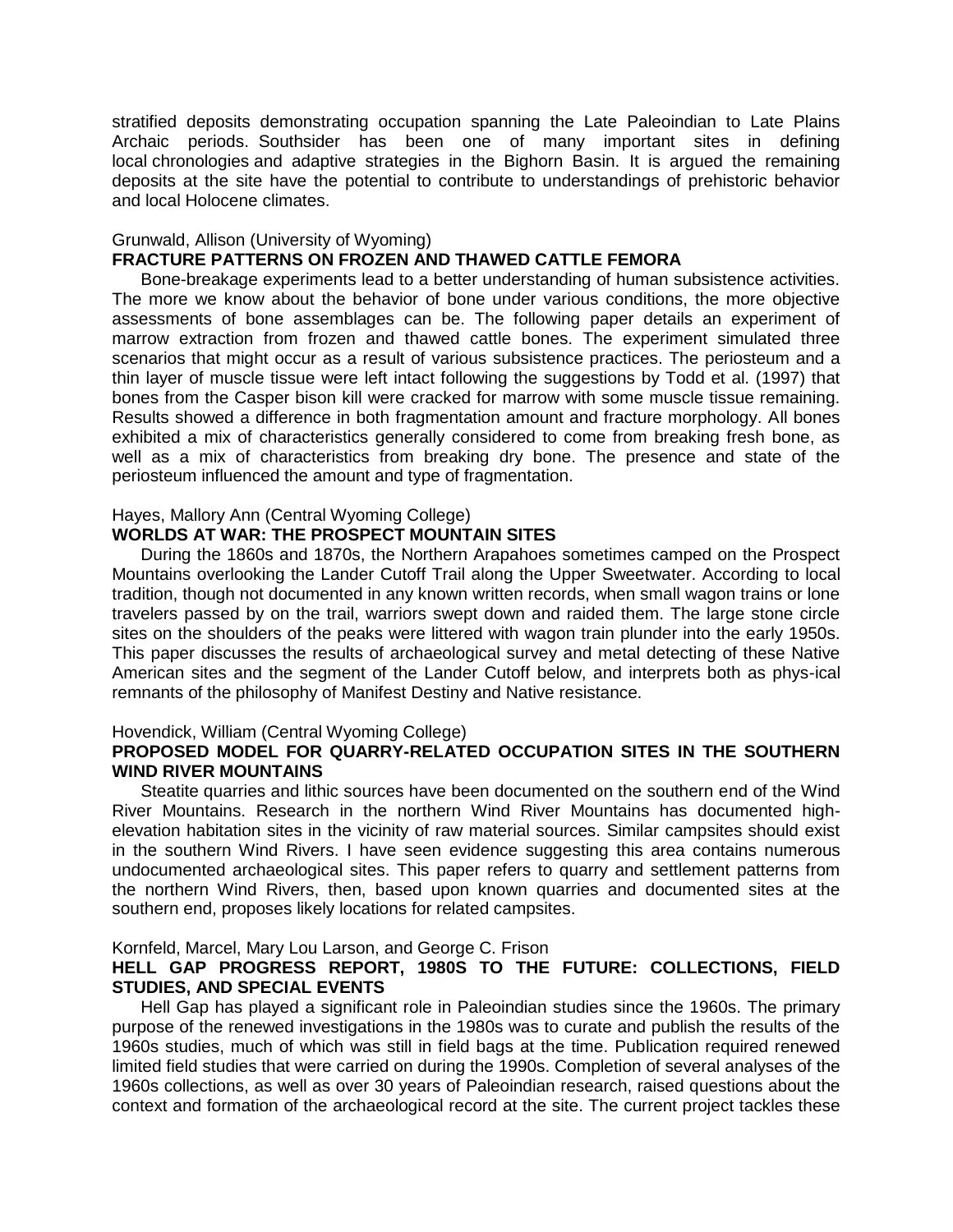questions in conjunction with incorporating Hell Gap into one of Wyoming's public education facilities.

#### Page, Michael K. (Office of the Wyoming State Archaeologist)

# **THE MOUNTAIN REFUGIA HYPOTHESIS REVISITED: LATE PALEOINDIAN - ARCHAIC TRANSITION DURING THE EARLY TO MID HOLOCENE IN NORTHWESTERN WYOMING AND THE BIRTH OF THE MCKEAN CULTURE COMPLEX**

 The apparent discontinuity between Late Paleoindian and post-Altithermal cultural complexes in the northwestern Plains and Rocky Mountains has long troubled archaeologists. The morphological similarities between Pryor and McKean complex projectile points has repeatedly been cited as evidence for a cultural transition of the former into the latter during the Altithermal in the mountainous refugia of the central and northern Rockies. However, only limited and controversial evidence of the mountain refugia hypothesis exists to account for the nearly 2,500 year gap between dated components of the Pryor and McKean Complexes. The last two years of excavation at the Game Creek site in Jackson Hole Wyoming, may fill the gap and reveal stratified evidence for the direct transition of the Mountain-Foothills Paleoindian Pryor Stemmed complex into the McKean complex.

# Pettigrew, Devin, Krista Evans and Joanna Wurst (University of Wyoming)

## **HELL GAP: RESUMED EXCAVATIONS – WHERE ARE WE NOW?** (POSTER PAPER)

 Hell Gap is a deeply stratified prehistoric campsite located in the Hartville Uplift north of Guernsey, Wyoming. Initial excavations carried out between 1959 and 1967 yielded nine cultural complexes in datable stratigraphic context and sealed the site significance to Paleoindian studies. Subsequent Paleoindian research has questioned the sequence of complexes recovered at Hell Gap, requiring renewed field investigations to focus on site geomorphology and formation processes. The site was reopened in the mid 1990s and excavations are now reaching the Hell Gap component in the central block. This poster reviews the most recent field studies at the site, and provides results of the preliminary analysis.

Pool, Kelly J., Gail Lincoln, Jennifer Borresen Lee, Amy Nelson, Naomi Rintoul, Nicki Sauvageau Rockwell, John M. Scott, and Garrett Williams (Metcalf Archaeological Consultants, Inc.)

# **RUBY PIPELINE EXCAVATIONS: ARCHAIC GREAT DIVIDE PHASE THROUGH PROTOHISTORIC PERIOD OCCUPATIONS IN LINCOLN AND UINTA COUNTIES, WYOMING**(POSTER PAPER)

 Excavations conducted by MAC in 2010-11 for the Ruby Pipeline resulted in identification of occupations ranging in age from the Archaic Great Divide Phase (7830 BP) through the Protohistoric Period (80 BP). Great Divide Phase dates were recovered from a deeply buried camp (48LN4114) along the Hams Fork near Opal and an isolated hearth (48UT2696) beside Little Muddy Creek in Cumberland Flats. On the eastern slope of Oyster Ridge, sites 48LN1301 and 48LN3997 preserved Opal and Uinta Phase occupations, with houses in both components at 48LN3997. An Archaic Bridger chert chipping station (48LN2043) was found in the Dry Muddy Creek drainage. Finally, a Protohistoric camp and antelope processing site lacking trade goods (48LN2041) was found along Dry Muddy Creek southwest of Opal. Results were notable for the large number of diagnostics and decorative items found project-wide as well as for the collection of Shoshonean artifacts and antelope bone recovered from 48LN2041.

# Reynolds, Crystal (Central Wyoming College/University of Arizona)

## **THE PACIFIC BUTTE COMPLEX** (POSTER PAPER)

 Pacific Butte is a prominent landmark overlooking South Pass, the upper Sweetwater, and Wind River Mountains to the north. Continental Peak stands to the east. The Oregon Buttes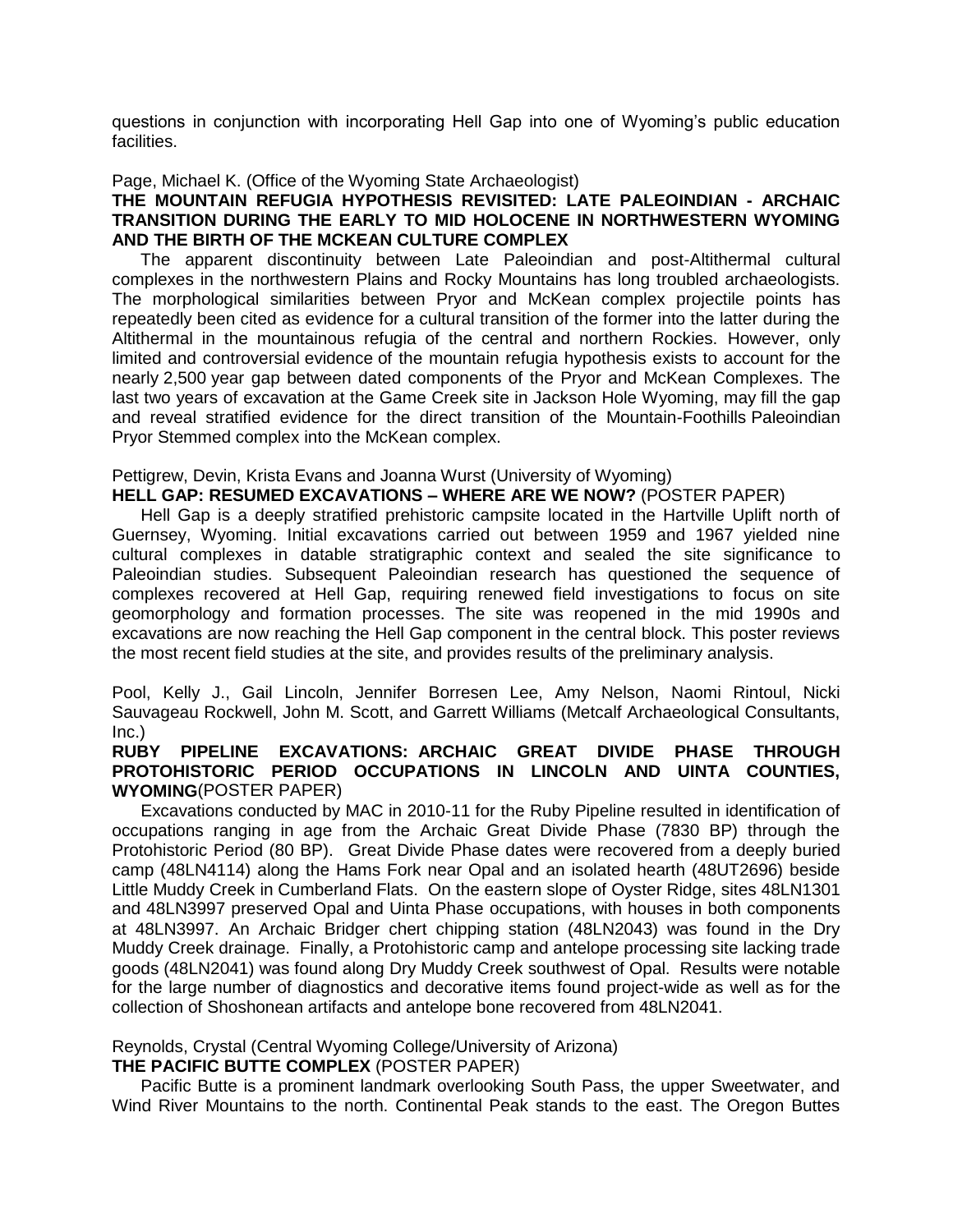dominate the southern horizon and the vast expanse of the Red Desert opens in the west. A Dave Reiss Memorial Grant-funded survey of the top of Pacific Butte suggests this dramatic landscape was important to prehistoric peoples. The survey revealed one, perhaps two, possible medicine wheels, possible vision quest structures, numerous cairns, rock alignments, and nearly one hundred stone circles. At least one apparent Oregon Trail-related grave overlooks the nineteenth century emigrant campsites below the west end of the Butte. This paper provides an overview of the Pacific Butte sites and suggests a possible relationship to similar sites in the area.

#### Rust, Jeffrey (Ashley National Forest)

#### **MAPPING AND MANAGING THE HISTORIC CARTER MILITARY ROAD (1882 - 1884)**

 The Carter Military Road was constructed in 1882-1884 to transport supplies between Fort Bridger, Wyoming and Fort Thornburg, Utah. The 91 mile long route across the Uinta Mountains is listed on the National Register of Historic Places and cuts across the center of Ashley National Forest. The Forest began a concerted effort to find and document the exact location of the historic route in 2000. With the help of hundreds of volunteers, through Passport-In-Time projects, we have been able to map the entire length of the road across the Forest. To facilitate our documentation efforts, we developed a classification scheme to divide the entire route into segments based on condition and current use. The classification process then provided us the information needed to determine National Register Integrity for each segment and to guide future management of each segment. The resulting "Carter Road Management Plan" will help Ashley National Forest protect and manage this unique historic resource.

#### Scott, Douglas (University of Nebraska, Lincoln)

## **ARCHAEOLOGICAL INSIGHTS TO THE SAND CREEK MASSACRE AND CONTEXT FOR THE INDIAN WAR OF 1865** (BANQUET SPEAKER)

 While the Civil War raged in the eastern states, citizens of Colorado Territory and the West faced an uneasy existence facing harassment by Cheyenne and Arapaho warriors bent on preserving their traditional way of life. Colorado Governor John Evans placed former Methodist minister and Colonel John Chivington in charge of the 1st and 3rd Colorado Volunteer Cavalries with orders to subdue the hostile Cheyenne and Arapaho bands. In the early morning hours of November 29, 1864 about 900 Colorado volunteers attacked the camp of about 100 lodges. Using cannon and small arms the Colorado volunteers charged the camp killing around 160 Indians, mostly women and children.

 The actual site of the event was lost to memory over the years. However, the Cheyenne and Arapaho considered the site sacred and wanted it memorialized. In the mid-1990s the National Park Service undertook a total reassessment of the documentary records and concluded that the traditional monumented location was, in fact, incorrect. Using the new historical assessment archeologists sought and found physical evidence of the village and ordnance materials expended during the attack. Analysis of the physical evidence using traditional archeological methods coupled with criminalistic based firearms identification techniques revealed much about the event. The physical evidence shows the line of attack by the Colorado volunteers and their extensive firepower. The Cheyenne and Arapaho related evidence shows almost no evidence of resistance, rather a complete disintegration of organization and a chaotic flight for survival in the face of the attack. The physical evidence supports the contention that the Indian camp suffered a surprise attack and the evidence is consistent with the conclusion the attack was, indeed, a massacre.

 On Feb. 4, 1865, only nine weeks after the tragedy of Sand Creek in southeastern Colorado Territory, Cheyenne and Sioux warriors attacked a small detachment of volunteer cavalrymen guarding the telegraph station at Mud Springs near present-day Bridgeport, Nebraska in part as retaliation for Sand Creek and in an effort to resupply. Cavalry units from Fort Laramie rushed to